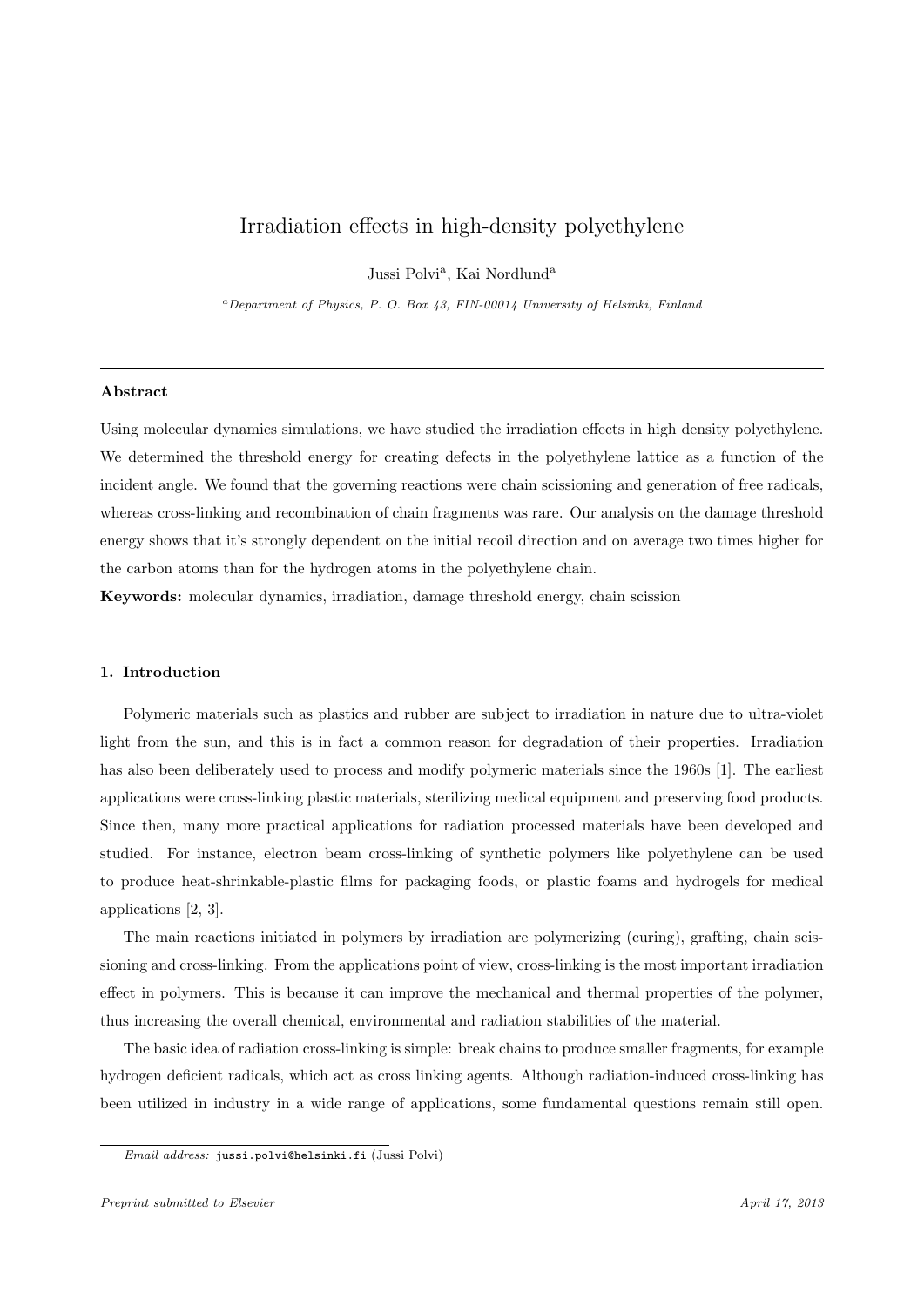These questions are related to, e.g., how radicals are created near each other to induce cross-linking and how morphology influences the cross-linking reactions [4, 5].

The most often used types of irradiation for inducing cross-linking are electrons, neutrons,  $\alpha$ - and  $\beta$ particles with kinetic energies ranging from 100 keV to 10 MeV. Also high energy gamma- and X-rays are used with photon energies from 120 keV to 10 MeV (gamma) and 100 eV to 120 keV (X-ray). Typical dose requirements for cross-linking are in the range of 50-200 kGy [3].

In order to get insight into the atomistic mechanisms of cross-linking, in this article we examine irradiationinduced defects in high density polyethylene (HDPE), using molecular dynamics (MD) simulations. Polyethylene is structurally and conceptually the simplest of the organic polymers, and experimentally HDPE has been observed to have a high tendency for cross-linking [6, 7].

A considerable number of experimental studies relating to radiation chemistry and physics of polyethylene [8, 9, 10, 11, 12] has been published, but only a few computational studies are available [13]. In a recent article by us [14] the formation of radiation defects in HDPE and cellulose was studied using MD simulations. In this work we expand and improve the previous analysis regarding irradiation effects in HDPE.

## 2. Methods

Irradiation effects in HDPE were studied using molecular dynamics simulations [15]. The simulations were carried out with the PARCAS code [16]. The inter-atomic interactions were modeled with the reactive hydrocarbon potential AIREBO [17, 18], which is based on the reactive potential model REBO, developed by Brenner [19]. This revised potential contains improved analytic functions and an extended database relative to the earlier version. These changes lead to a significantly better description of bond energies, lengths, and force constants for hydrocarbon molecules. The same potential was used by us to model HDPE in Ref. [14].

The irradiation process in the HDPE bulk was modeled by giving an initial kinetic energy, the recoil energy, to some randomly chosen atom (recoil atom) in the lattice. The direction of each collision, i.e. the direction of the initial velocity, was also generated randomly. This approach is suitable when one is not interested in sputtering or damage occurring at the surface, and when the concentration of ions in the specimen is small enough not to have a notable effect on the chemistry of the material.

Three types of simulations were carried in this work: *damage threshold simulations, single impact simu*lations and cumulative bombardment simulations.

First we studied the threshold for damage production in HDPE by giving the target atom, either C or H, a recoil energy in a random direction. Using a binary search algorithm, we tuned the energy until we had pinpointed the threshold energy for creating damage in the sample by 0.5 eV precision. Due the structural simplicity of polyethylene, it is necessary to study only one carbon and one hydrogen atom to get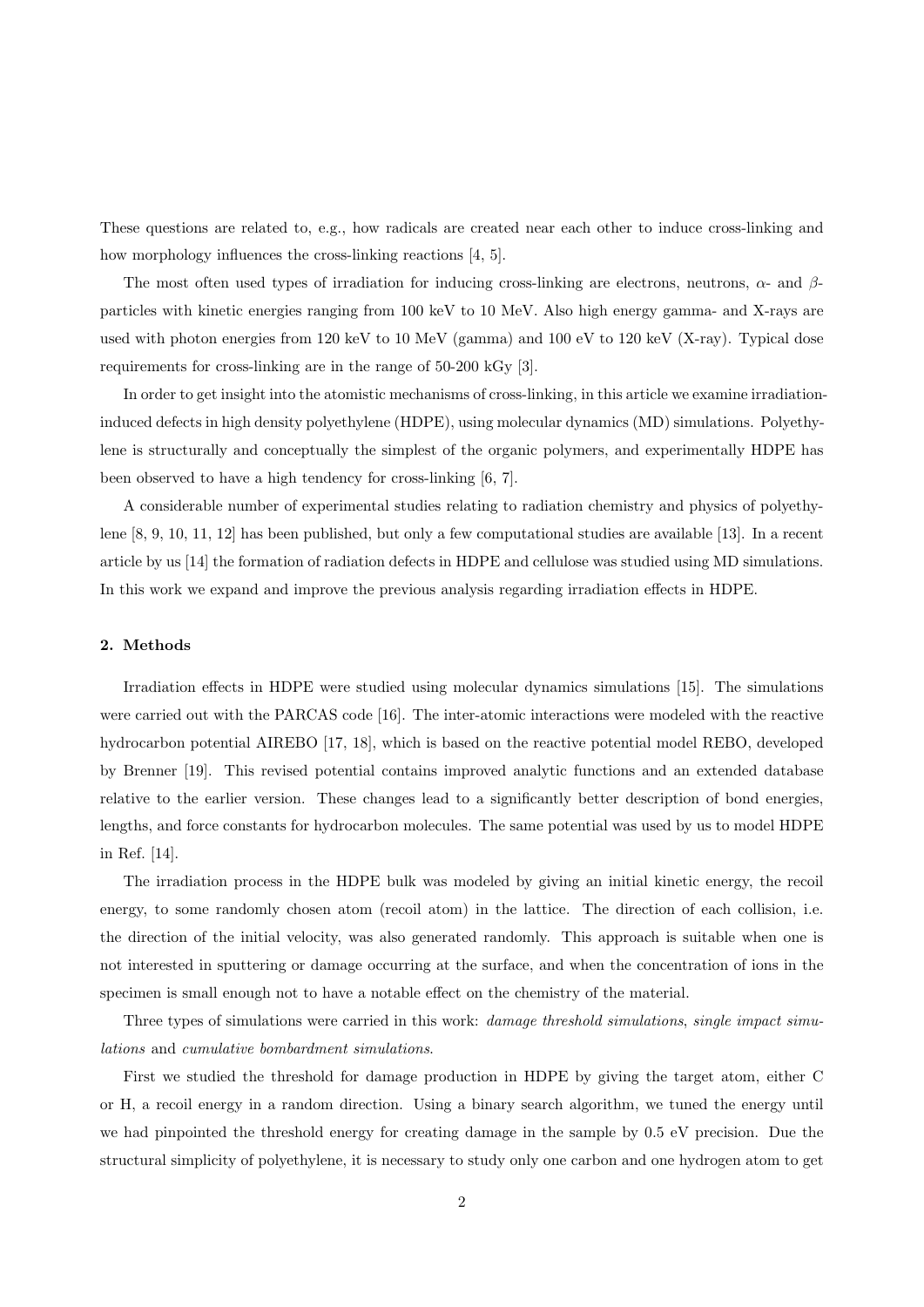a description of all the atoms in the system.

The definition for 'damage', used in our damage threshold simulations, is that at least one bond in the target sample is broken as a consequence of the recoil event. This means that the target atom and its bonds may be unaffected if the broken bond is a secondary effect. The simulation time used in these simulations was 3 ps.

In the single impact simulations, 100 simulations were carried out per recoil energies 5, 10, 20, 50 and 100 eV. Each simulation was run for 10 ps to give the system some time to relax after the initial recoil, and for all interesting reactions time to happen. In 50 simulations a random hydrogen atom was chosen as a recoil atom, and in another 50 simulations, a random carbon atom. The single impact simulation process identical to the one used in in Ref. [14], but we get the larger statistics, add H recoils and we analyze the results differently.

To model a real-life application of irradiation, transmission electron microscope (TEM) imaging, we produced recoil energies corresponding to 200 and 500 keV electron irradiation, and consecutively bombarded the HDPE sample with 20 of such recoil events. For each event, the recoiling atom was chosen to be either H or C based on the integrated threshold cross-section sections  $<sup>1</sup>$  of the atoms, and taking into account that</sup> in PE there are two hydrogen for each carbon. After the recoil atom was chosen, it was given a recoil energy selected randomly according to the distribution shown in Fig. 7.

We carried out 20 sets of cumulative bombardment simulations for both 200 and 500 keV electron energies. In these simulations, the simulation time was from 3 to 10 ps depending on the recoil atom type and energy. Between each recoil event, the system was relaxed and cooled down with the Berendsen temperature control [21] applied to all atoms and including Berendsen pressure control [21], with a time constant of 200 fs.

In all simulations an orthorhombic high density ( $\rho = 0.98$  g/cm<sup>3</sup>) polyethylene crystal, relaxed at 0 K, was used as the target sample. Periodic boundary conditions were used in all directions. During irradiation, temperature control was applied at the simulation cell borders (thickness  $3 \text{ Å}$ ), to scale the temperature there towards 0 K.

# 3. Results

In the damage threshold simulations, the size of the simulation box was  $x=2.9$  nm,  $y=2.5$  nm and  $z=2.6$  nm, containing 2400 atoms, and the polymer chains were oriented along the  $z$ -axis.

In the single impact and cumulative bombardment simulations, the size of the simulation box was  $4 \times 7 \times 16$ unit cells, with dimensions of  $x=2.9$  nm,  $y=3.6$  nm and  $z=4.1$  nm. The simulation system consisted of 5376 atoms. Irradiation of this system with 10 eV of energy corresponds to a 38 kGy dose of ionizing radiation.

<sup>&</sup>lt;sup>1</sup>Calculated using the McKinley & Feshback formula [20].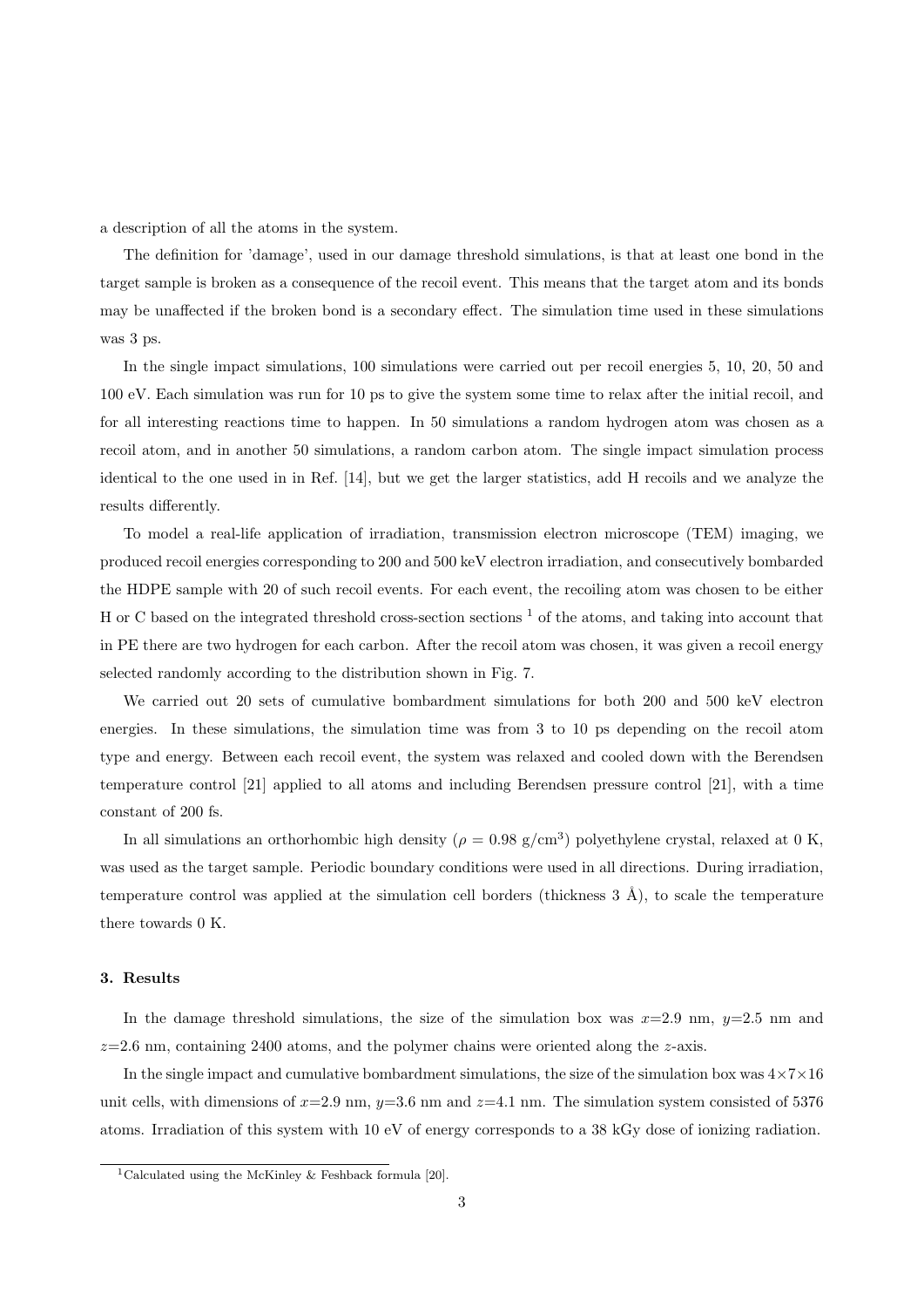## 3.1. Damage threshold simulations

Fig. 1 shows the recoiling atoms for the damage threshold simulations; carbon highlighted in red, hydrogen in blue. The chains are oriented along the z-axis, and in the following energy maps, the 'up' or 'north' direction is same as 'up' in the Fig. 1.

Based on our simulations the average energy needed to create damage in the PE sample was 10.2 eV for H recoils, and 19.9 eV for C recoils. This is in good agreement with TEM experiments, according to which the electron energy needed to induce defects in polyethylene is about 100 keV [22]. This corresponds to a maximal energy transfer of 20 eV to a carbon atom. On the other hand, 100 keV electron energy also corresponds to a maximum energy transfer of 240 eV to H atoms, i.e. well above the threshold. The fact that no damage is observed in TEMs is most likely due to the fact that almost all damage produced by H recoils is H radicals or H<sup>2</sup> molecules (see also Fig. 5). H atoms are not normally visible in TEMs and hence damage involving H is not observable. Moreover, H radicals have a high probability to recombine with reactive carbons.



Figure 1: A visualization of the recoil atoms for damage threshold simulations. On the left is shown the recoiling carbon atom (red) and on the right the recoiling hydrogen atom (blue). The numbers drawn on the atoms correspond to the numbers on energy landscape images.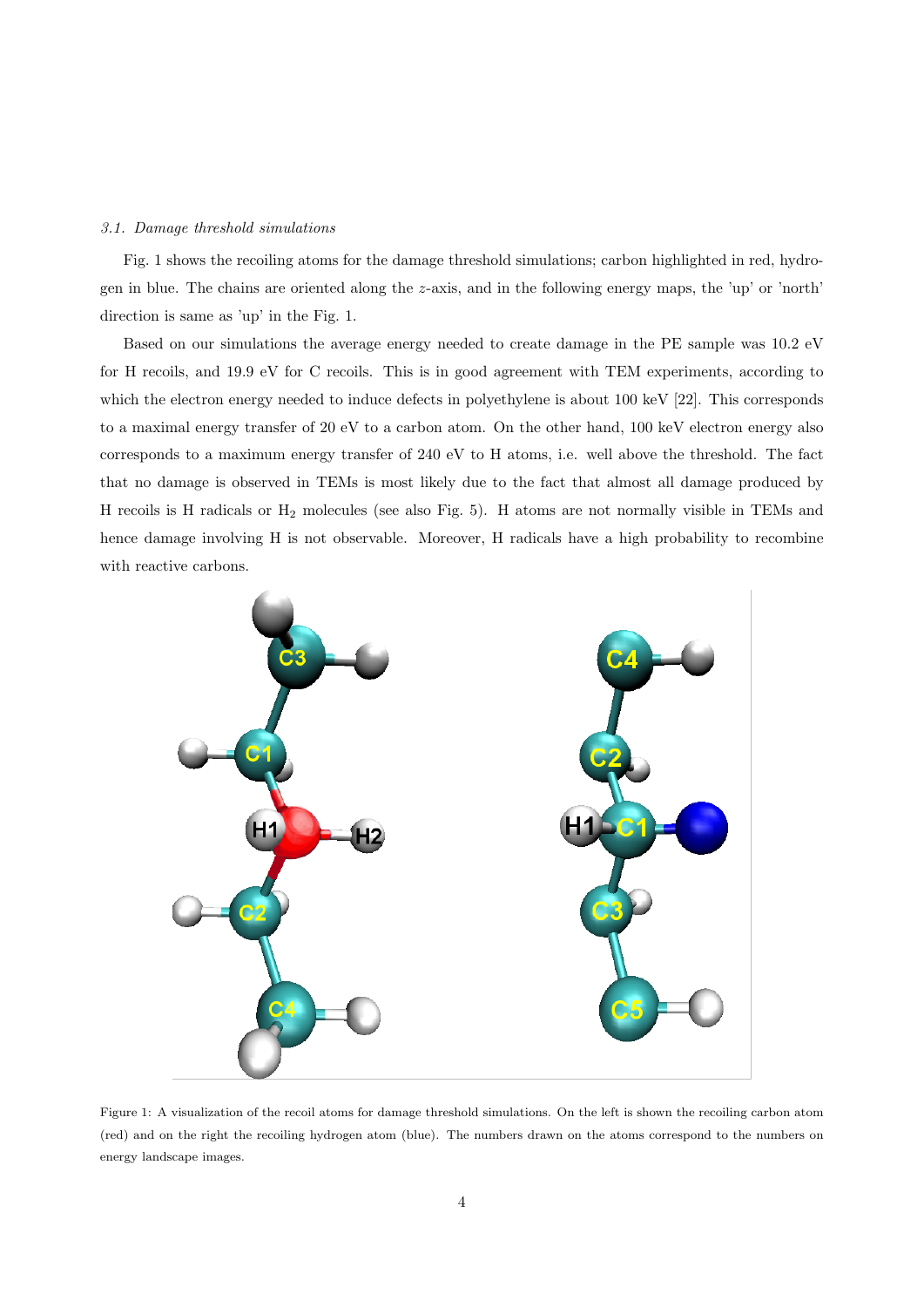In Fig. 2 and Fig. 3 we have the energy landscapes of the damage threshold energy for a carbon atom and a hydrogen atom in polyethylene chain. Both damage threshold energy maps are based on 500 recoil events with a random initial recoil direction. Note that as spherical maps stretched to planar maps, the polar regions in the images are strongly elongated in the horizontal direction. Using these 500 data points as base values, the map grid is filled with interpolated values, of which the final map is composed. The white bands in the top and bottom of the maps are caused by insufficient number of data points occurring in the pole regions due their small area.



Figure 2: A 2D energy landscape showing the damage threshold energy of a carbon atom in PE chain, as a function of spherical coordinates, latitude on the y-axis and longitude on the x-axis.

In Fig. 2, the damage threshold map for carbon atom in PE, we see threshold energy values ranging from 8.8 eV to 40 eV. Creating damage requires most energy (red regions in the map) when the recoil pushes the target carbon atom between its carbon neighbors, or perpendicular to that direction in equatorial zone of the map.

Damage is created with the lowest recoil energies when the carbon atom is pushed along the direction of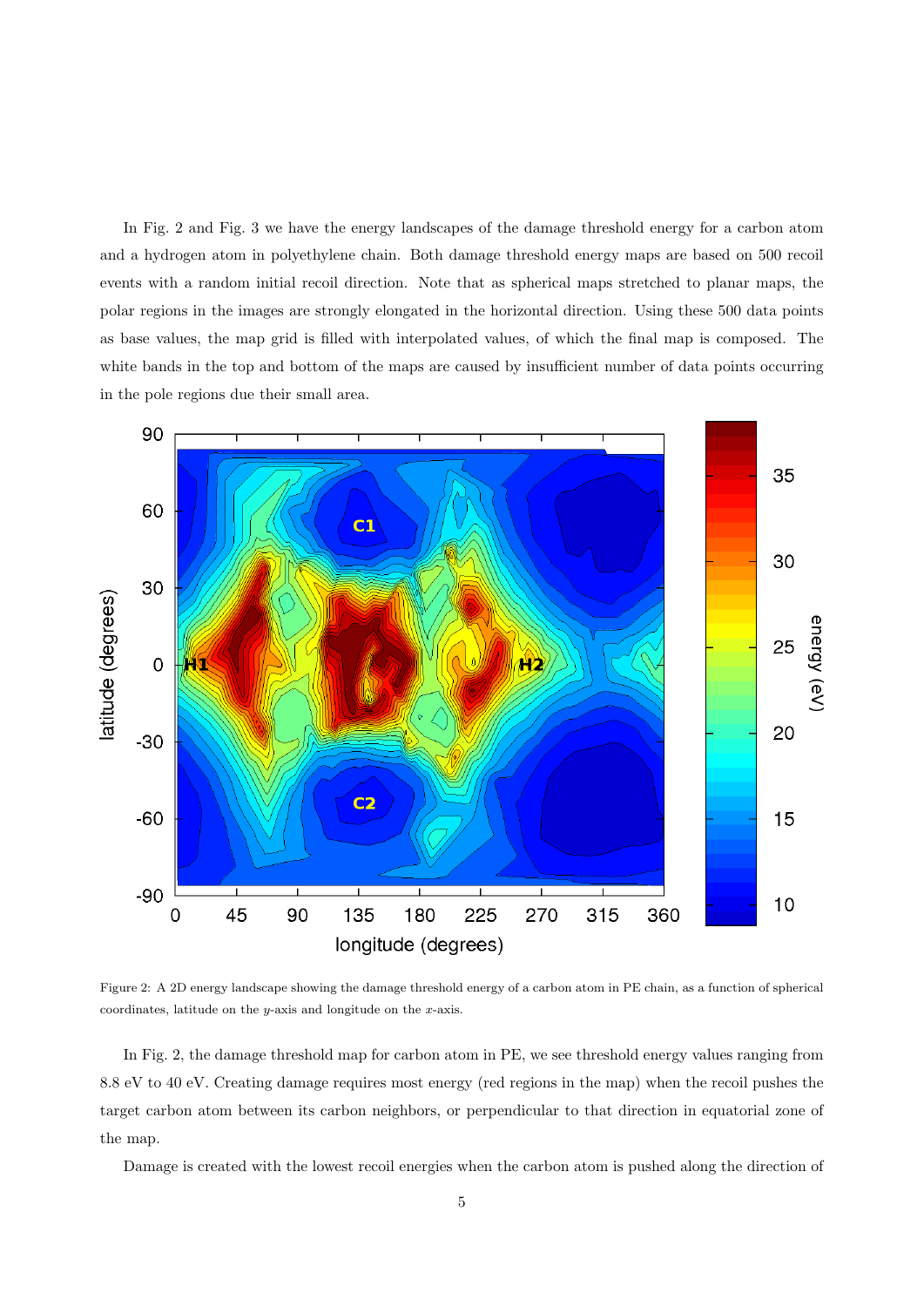its C-C bonds. In these cases, most of the recoil energy is used for breaking a single C-C bond, instead of dividing it more evenly between two C-C bonds. Generally damage is more easily created by recoils along the chain direction (towards poles) than by recoils perpendicular to the chain direction. Also in about 10% of the cases the recoil event leaves C-C bonds intact but causes the recoiling carbon to shake off one of its hydrogen neighbors.



Figure 3: A 2D energy landscape showing the damage threshold energy of a hydrogen atom in PE chain, as a function of spherical coordinates, latitude on the  $y$ -axis and longitude on the x-axis.

The damage threshold map for hydrogen atom in PE is shown in Fig. 3. The color scale is set to match the one used in Fig. 2, so one immediately notices that on average, the threshold energy for creating damage by hydrogen recoils is considerably lower than the threshold energy for carbon. The lowest threshold energies are 4.5 eV and the highest 25 eV.

Damage is created with lowest energies when the hydrogen atom is pushed away from its chain (the large blue region on the left-hand side of Fig. 3). Similar but smaller low threshold region can also be seen in the direction of the nearest carbon atoms (C1, C2 and C3). When damage is created it typically means that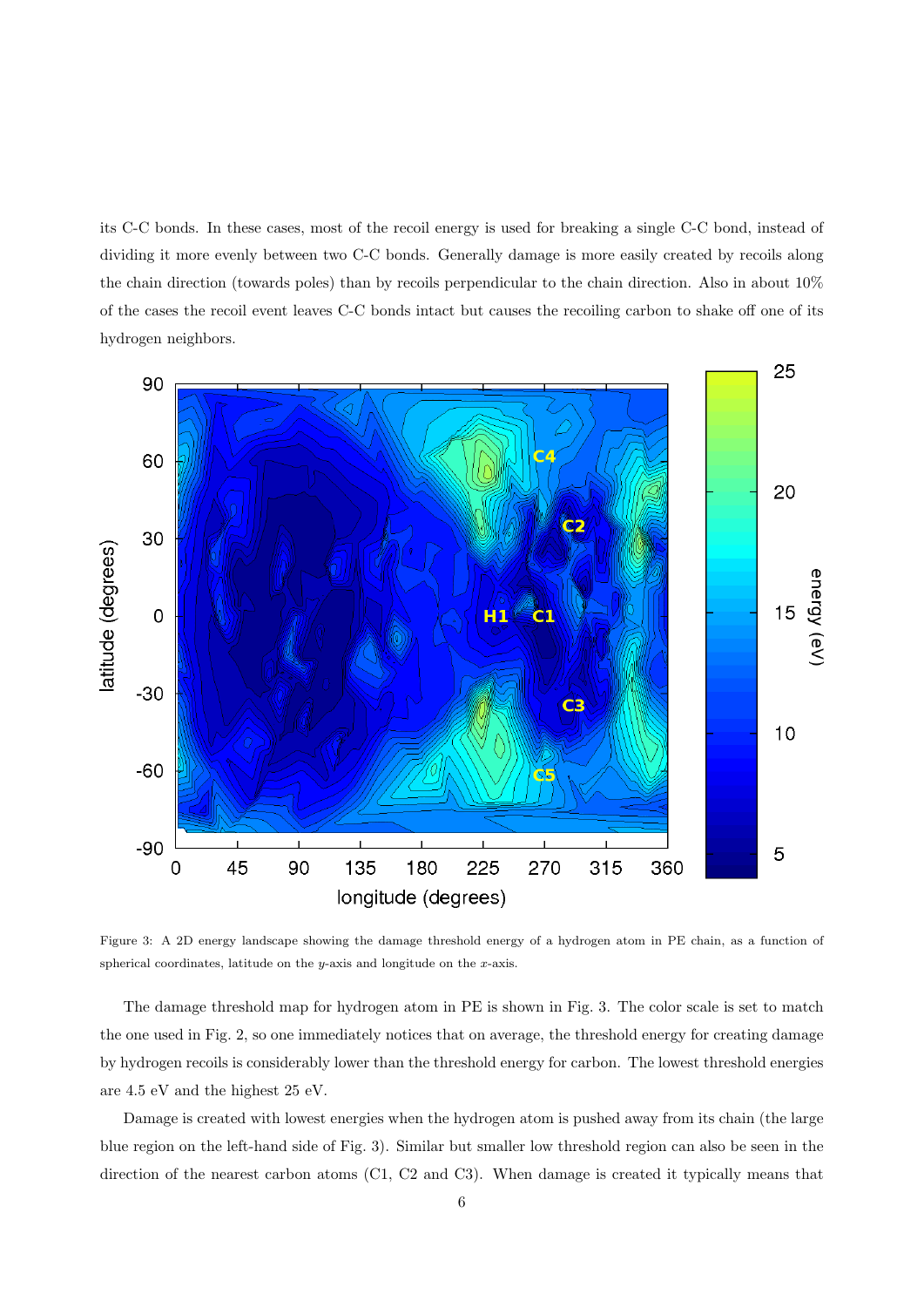the recoiling hydrogen breaks its H-C bond. In about 4% of the cases the damage is caused by the neighbor hydrogen (H1 in the Fig. 1) breaking free from C1, and in about 2% of the cases the first damage to occur is the breaking of the PE chain.

In those events where the threshold energy is largest, the recoil energy appears to be transferring from the recoiling hydrogen to the polymer chain, bending and twisting the chain, and in many cases the chain breaks momentarily but then the dangling bonds immediately recombine.

#### 3.2. Single impact simulations

Table 1 shows the statistics of the different kinds of damage caused by the single impact simulations at recoil energies between 5 and 100 eV. With each energy, 50 hydrogen recoils and 50 carbon recoils were simulated.

With the recoil energy of 5 eV, no bond breaking occurred with either of the recoil types. With 10 eV H recoils, free molecules (hydrogen radicals) were observed in 42% of the cases. 10 eV C recoils gave broken PE-chains (chain scission) in 10% of simulations, but no free molecules as the recoil atom always remained covalently bound to its initial chain. These results are consistent with expectations from the damage threshold simulations.

At 20 eV, broken chains were observed after 10% of H recoils and 48% of C recoils. Free molecules were produced only after H recoils; hydrogen radicals in 64%, and molecular hydrogen in 4% of the cases. With recoil energies 30 and 50 eV, broken chains and free molecules are formed after both H and C recoils. Broken chains are the more common type of damage after C recoils, and free molecules are more common as a result of H recoils. The free molecules produced by H recoils are again all either H atoms or  $H_2$  molecules, but C recoils produce also some hydrocarbon radicals.

For the 100 eV recoils, both recoil atom types produce more free molecules than broken chains. After H recoils, we observed 0.64±.11 broken chains per recoil event, and chain scission was observed in 42 % of the simulation system, and in about half of the cases two chains were broken. In C recoil simulations, chain scission was observed after all recoil events, and two broken chains were observed in half of the cases. Cross-links were also observed in 4% (two cases of 50) of the C recoils simulations.

The average recoil atom path lengths in the single impact simulations are plotted in the Fig. 4. (The average length is calculated only from those recoil atoms that break free from the original chain.) 46% of the hydrogen recoil atoms are broken free from their C-H bonds already at 10 eV recoil energy, and at 30 eV 90% of them. Carbon recoil atoms are connected to their original chains with two C-C bonds and are thus harder to dislodge. At recoil energies of 20 eV and less, all carbon recoils still have at least one C-C bond with the original chain. At 30 eV, 18% of the C recoil atoms are broken free; at 50 eV, 42%; and at 100 eV, 88% of the recoil atoms break both of their C-C bonds. The distances traveled by hydrogen recoil atoms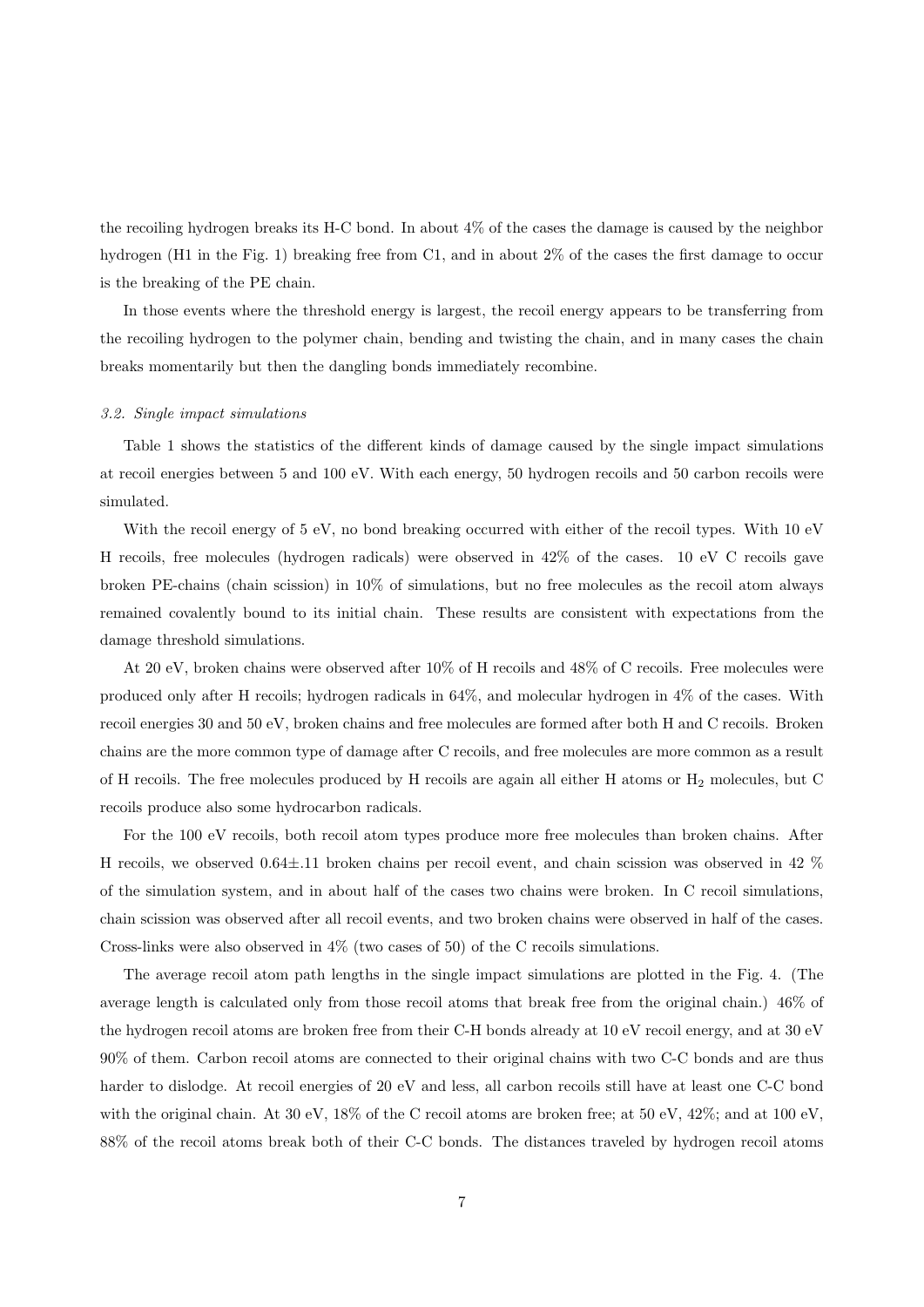| recoil               | recoil         | broken          | free                          | cross-links    |  |
|----------------------|----------------|-----------------|-------------------------------|----------------|--|
| $\text{energy}$ [eV] | atom           | chains          | molecules                     |                |  |
| 5                    | Η              | 0.0             | 0.0                           | 0.0            |  |
|                      | С              | 0.0             | 0.0                           | 0.0            |  |
| 10                   | Η              | 0.0             | $0.42\pm.09$                  | 0.0            |  |
|                      | $\mathbf C$    | $0.10{\pm}.04$  | $0.0\,$                       | 0.0            |  |
| 20                   | Η              | $0.10{\pm}.04$  | $0.68{\pm}.12$                | 0.0            |  |
|                      | $\mathbf C$    | $0.48 + 0.10$   | 0.0                           | 0.0            |  |
| 30                   | Η              | $0.14{\pm}.05$  | $0.94 \pm .14$                | 0.0            |  |
|                      | C              |                 | $0.86 \pm .13$ $0.22 \pm .07$ | 0.0            |  |
| 50                   | Η              | $0.24 \pm 0.07$ | $1.5 \pm .2$                  | 0.0            |  |
|                      | $\mathcal{C}$  | $1.0 \pm .1$    | $0.58 \pm .11$                | 0.0            |  |
| 100                  | Η              | $0.64 \pm .11$  | $2.4 \pm .2$                  | 0.0            |  |
|                      | $\overline{C}$ |                 | $1.5 \pm .2$ $2.4 \pm .2$     | $0.04 \pm .03$ |  |

Table 1: Broken chains, free molecules and cross-links formed in HDPE during single impact simulations.

are about twice as long as the distances traveled by carbon recoils. Even with 100 eV recoil energy, the recoiling carbon atom usually moves no farther then the nearest neighbor chain, at  $4.1 \text{ Å}$  distance.

We also tested calculating the recoil atom path lengths with the widely used binary-collision approximation code SRIM [23, 24]. We ran SRIM simulations of H and C implantation into a random C-2 H-4 atom mixture. SRIM does not have any information on atomic structure as the atom position are obtained by a Monte Carlo algorithm determining the impact parameter of the next collision [25, 23]. The SRIM input parameters on displacement energy and lattice binding energy were obtained from the standard "Compound dictionary" of the software, but the density was changed to the same value  $(0.98 \text{ g/cm}^3)$  as in the MD simulation. We obtained mean ranges of 47 Å and 14 Å for 100 eV and 20 eV H ions, and 16 Å and 8 Å for 100 eV and 20 eV C, respectively. Comparison with the results in Fig. 4 shows that the SRIM ranges are roughly a factor of 3 higher than the MD results. This comparison shows that the ion movement is strongly affected by the structure and chemical bonding in polyethylene, and that the binary collision approximation is (at least without major recalibration of the parameters) not suitable for simulation of recoils in organic materials at energies  $\lesssim 100$  eV.

The distribution of free radicals and other molecules in 50 and 100 eV simulations is shown in Fig. 5. The most abundant radical types are H and  $CH<sub>x</sub>$ , but some non-reactive  $H<sub>2</sub>$  molecules were also produced, especially by H recoils. The 100 eV recoils produced about 2.5 times more free radicals and molecules than the 50 eV recoils, namely 4.8±.2 versus 2.1±.1 radicals per recoil. The C recoils produce a wider distribution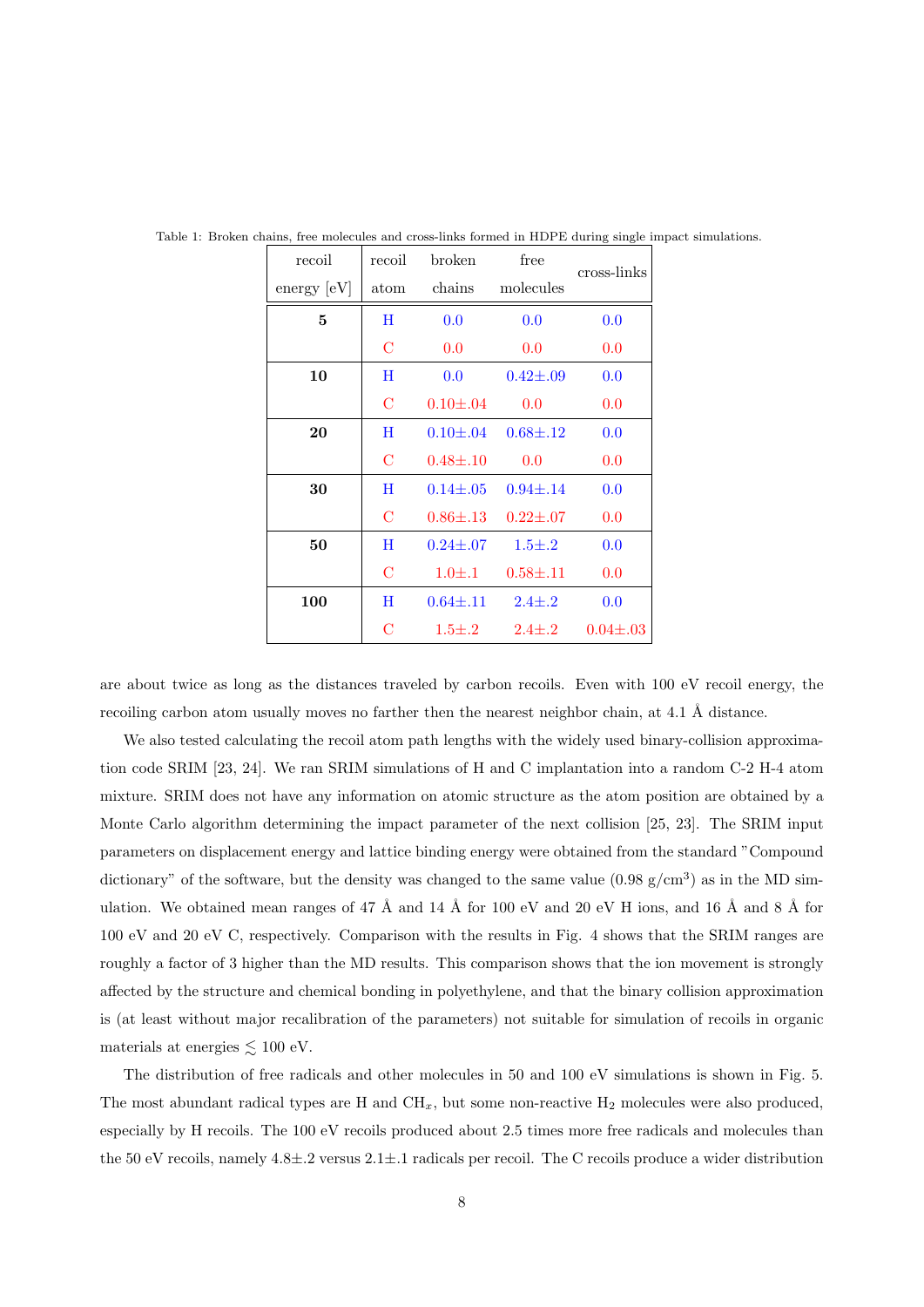

Figure 4: Recoil atom path lengths from single-impact simulations. Blue bars are for hydrogen recoil atoms, red bars for carbon.

of different molecules, while H recoils create mostly H and H2.

In Fig. 6 we have the mass distribution of the molecules created in the single impact simulations. The mass of the free molecules, for both C and H recoils, increases linearly. This differs from the case of the number of free molecules: as we can see from the Table 1, the number of free molecules created by H recoils increases sublinearly as a function of energy, and the number of free molecules created by C recoils increases superlinearly.

The slope of the mass increase for C recoils is about 5 times steeper than for the slope for H recoils. This is explained by the fact that the heavier C recoil atom is much more efficient than hydrogen in breaking C-C bonds and creating heavier radicals.

#### 3.3. Cumulative bombardment

In the cumulative bombardment simulations, we modeled the effect of electron irradiation such as TEM imaging, using electron energies 200 and 500 keV. A typical TEM voltage for studying organic materials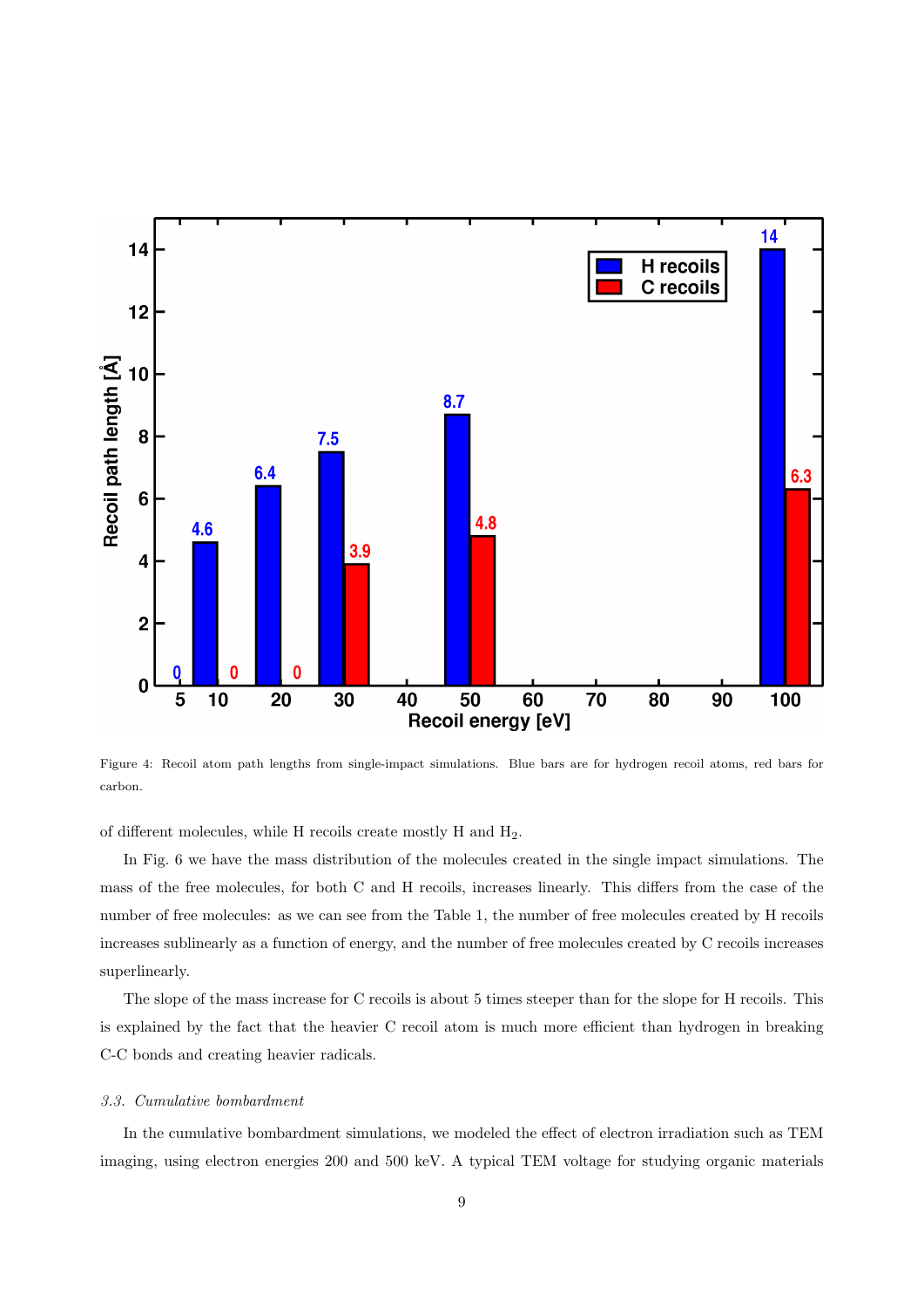

Figure 5: Distribution of different types of free molecules created during single impact simulations. Blue bars correspond to the number of molecules created by 50 (striped) and 100 eV (full color) H recoils; red bars show the number of additional molecules created by C recoils.

such as polyethylene is 100 kV [22, 26], but based on our single impact simulation results it is clear that 100 keV electrons would produce so little damage in our simulations that we deemed it to be more fruitful to model electron irradiation with slightly higher energies.

In the 200 keV simulations, the recoil atom was C with 23% probability and H with 77% probability. In 500 keV simulations the probabilities were 33% and 67%, respectively. The recoil energy for each event was chosen randomly according to the energy distributions shown in Fig. 7.

The lowest recoil energies used for H and C, 10 and 20 eV, are based on the average displacement energies for H and C, calculated from the damage threshold simulation results.

Table 2 shows broken chains, free molecules and cross-links created during the cumulative bombardment. Both 200 and 500 keV simulation sets included 20 simulation systems with 20 cumulative recoil events for each system, 400 recoil events in total for both electron energies. In 200 keV simulations, the average recoil energy was 31.4 eV (32.7 eV for H recoils and 27.7 eV for C recoils) and in 500 keV simulations it was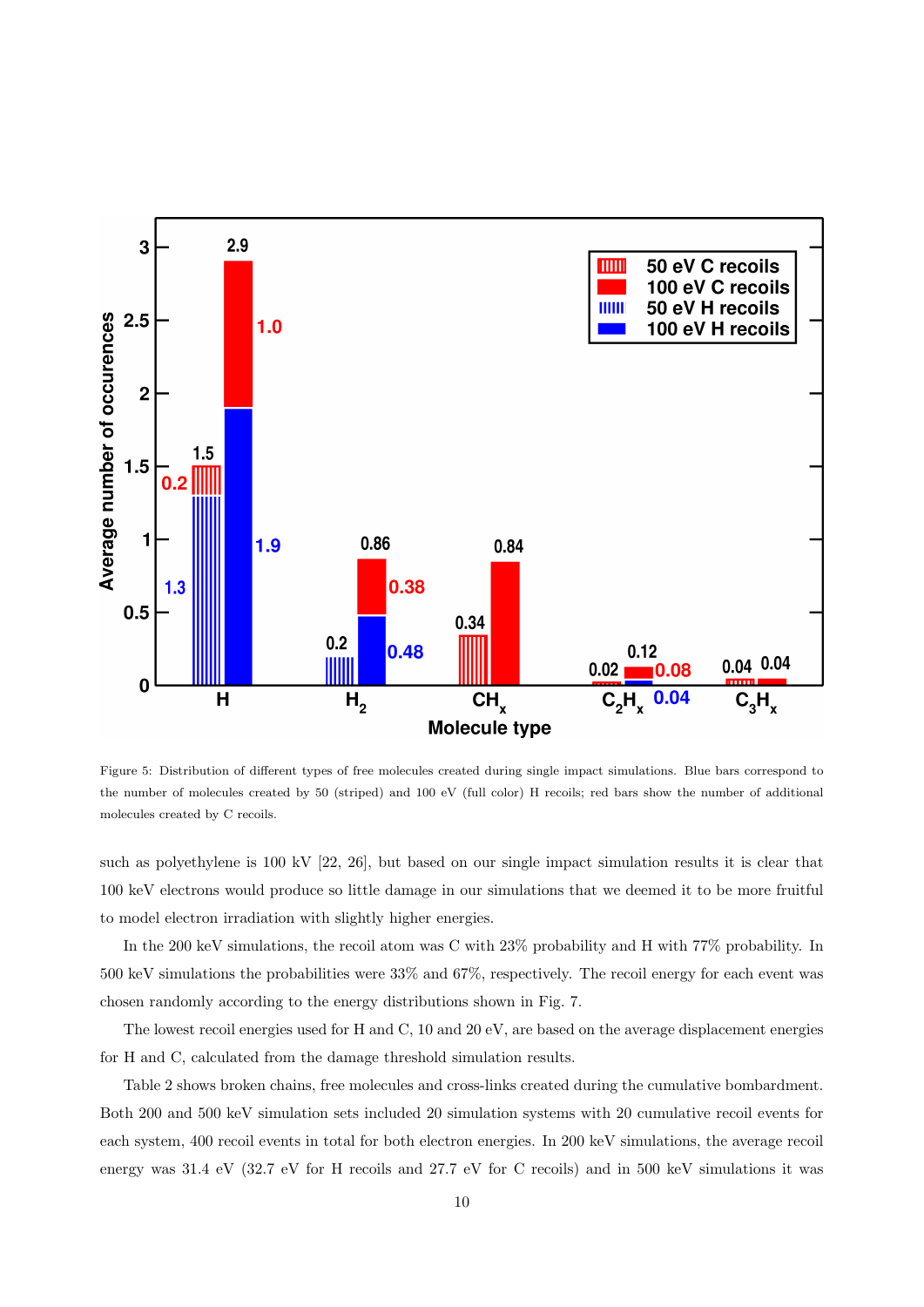

Figure 6: Mass distribution of free molecules as a function recoil atom energy. Blue line the mass of molecules created by H recoils; red line the mass of molecules created by C recoils.

43.5 eV (46.0 eV for H recoils and 38.1 eV for C recoils). We can see that even though the electron energy in the latter case is 2.5 times larger, the average recoil energy is increased by less than 40%. Due the shape of the energy distribution, the median recoil energy values are considerably less that the averages; 17 and 18 eV for 200 and 500 keV H recoils, and 26 and 30 eV for C recoils. No cross-links were produced in the cumulative bombardment simulations.

The numbers for broken chains and free molecules in table 2 correspond to damage produced by 20 recoil events. Thus a single 200 keV electron collision causes 0.08±.01 broken chains and 0.28±.03 free molecules on average to the target sample. For 500 keV electrons these numbers are  $0.13\pm.02$  and  $0.31\pm.03$ , respectively. Comparing these numbers to the single impact simulations, we see that the damage caused by these events is less than what we observed after single impact simulations with similar recoil energies. The reason for this is that the recoil energy distribution used here (shown in Fig. 7) is peaked at lowest recoil energies and thus majority of the recoil events have such low energies that producing damage is unlikely.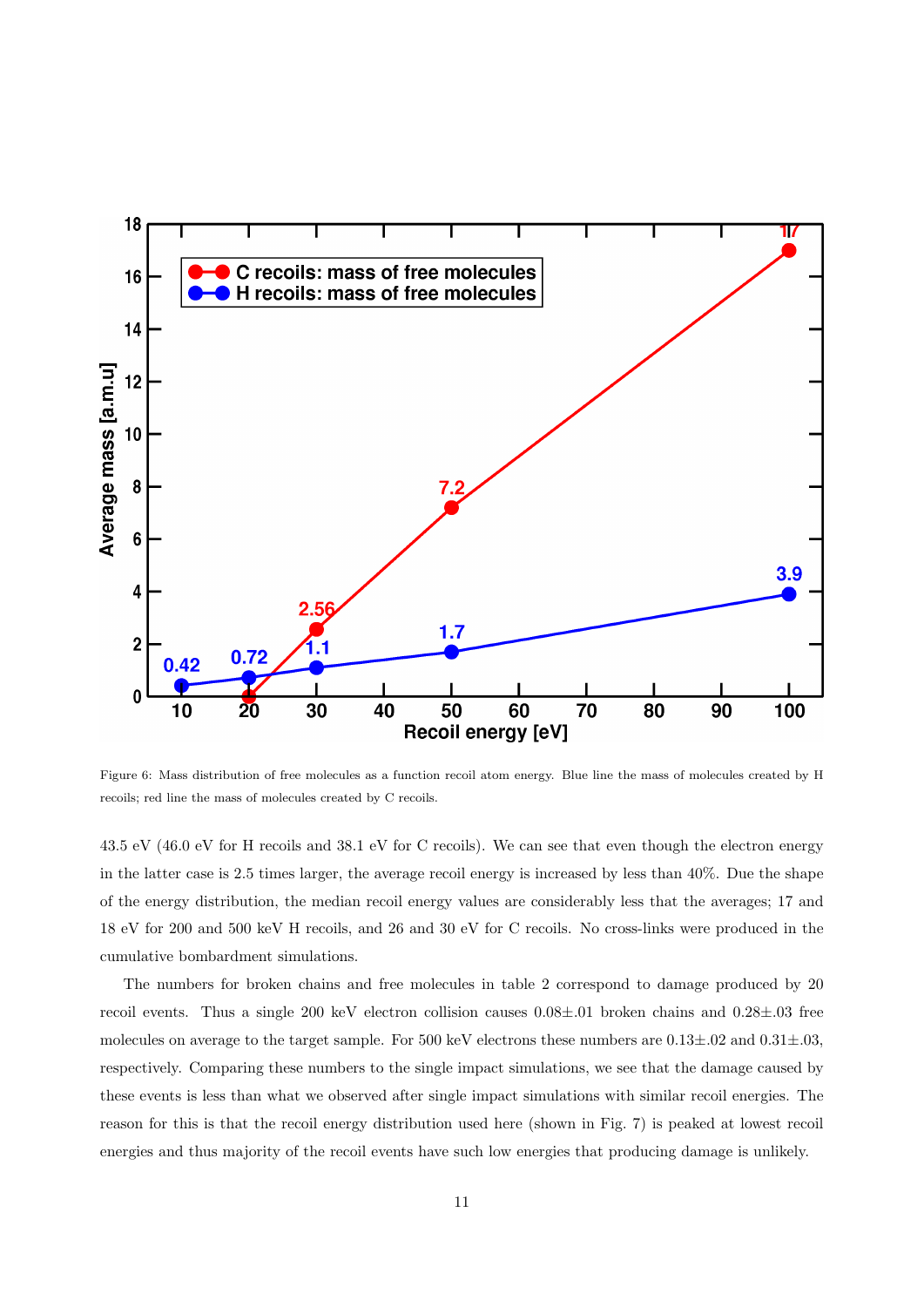

Figure 7: Threshold cross-section of carbon (red) and hydrogen (blue) as a function of recoil energy for 200 keV (left plot) and 500 keV (right plot) electron irradiation. The recoil energies used in the cumulative bombardment simulations were produced with these distributions.

Figure 8 shows the average distribution of free molecules after 20 consecutive impacts with recoil energies corresponding to 200 keV and 500 keV electron irradiation. After 200 keV electron bombardment (green bars in the figure) most of the free molecules in the system are hydrogen radicals H, with  $20\%$  of H<sub>2</sub> and  $7\% \text{ CH}_x$  radicals. 500 keV electron bombardment (violet bars) create a wider distribution of free molecules; hydrogen radicals are still most abundant but now we have  $34\%$  of H<sub>2</sub> and  $18\%$  of various hydrocarbon radicals. This is to be expected since the recoil atoms are mostly hydrogens and from single impact results (Fig 5) we see that H recoils produce mostly H and  $H_2$ .

## 3.4. Discussion

We found that the occurrence probability for cross-linking in HDPE to be small. Only in 100 eV single impact simulations, we observed  $0.04\pm0.03$  cross-links per carbon recoil event and no cross-links in cumulative bombardment simulations.

The threshold displacement energy for carbon is well in line with the TEM experimental threshold. The simulated H threshold energy is much lower than the maximum energy transfer for 100 keV electrons, which indicates that, even though H atoms may be displaced in typical TEM imaging conditions, they have a high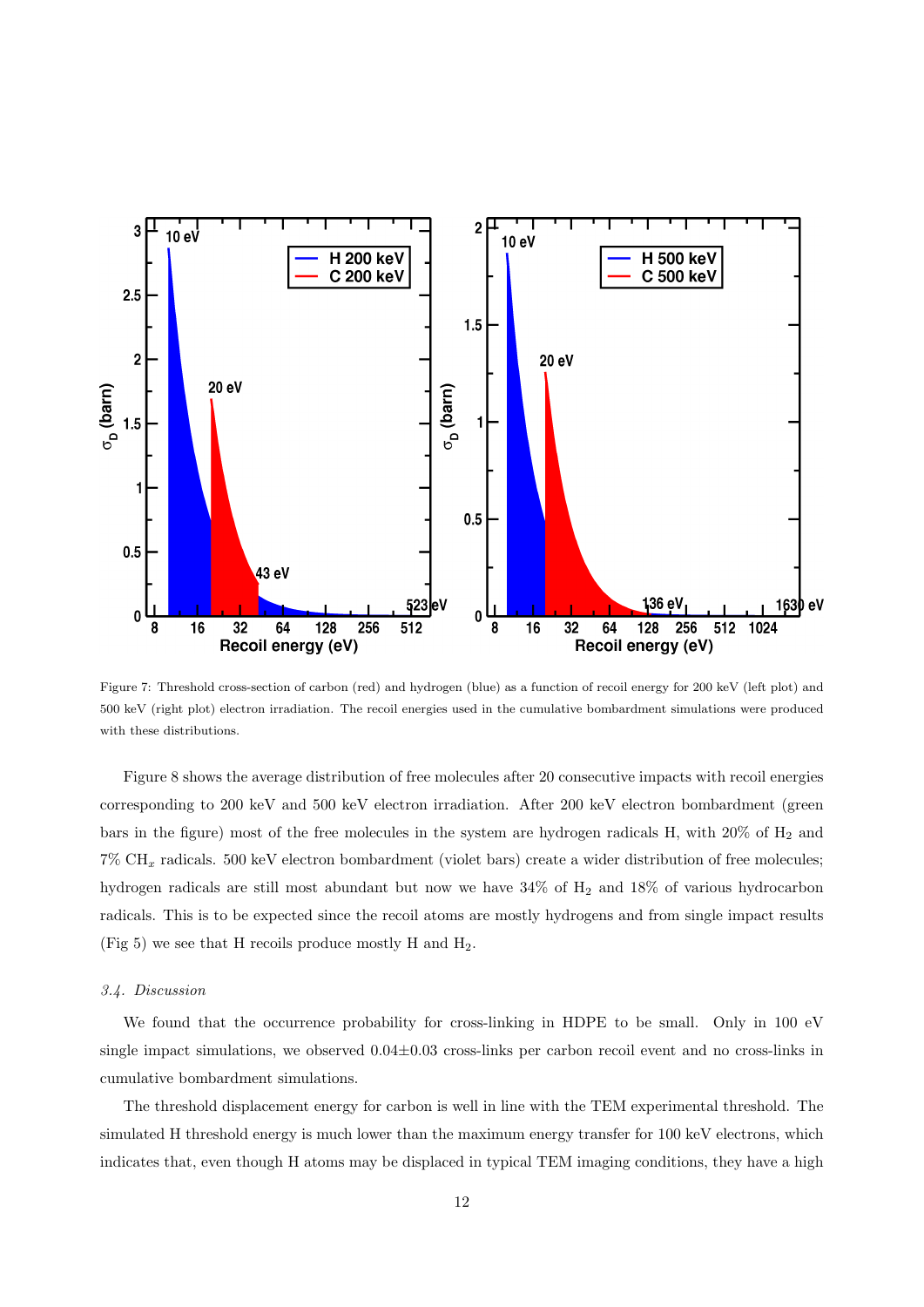| electron              | ave. recoil broken                    | free                          | cross- |
|-----------------------|---------------------------------------|-------------------------------|--------|
| $\text{energy}$ [keV] | $\text{energy}$ [eV] chains molecules |                               | links  |
| <b>200</b>            | 31.4                                  | $1.55 \pm .28$ $5.55 \pm .53$ |        |
| 500                   | 43.5                                  | $2.55\pm.35$ 7.10 $\pm.55$    |        |

Table 2: Broken chains, free molecules and cross-links formed in HDPE during cumulative bombardment simulations

propensity to recombine with dangling bonds in the C chains, and hence do not lead to observable damage.

Finally, it is important to note that these simulations do not give a complete picture of the irradiation effects in polyethylene for all kinds of irradiation. For many kinds of irradiation, electronic effects may excite bonds into antibonding states and hence also cause bond breaking. The current results should describe well the atomic collision part of the damage production, which also includes the damage from impact transfer from high-energy electrons to atomic nuclei [20].

## 4. Conclusions

The irradiation effects on HDPE have been examined using atomistic simulations to better understand the reactions that occur inside the material and to obtain insight into the mechanism of cross-linking.

Our results illustrate the probability and nature of damage produced by low-energy recoils in highdensity, crystalline polyethylene. The results show that the threshold energy for C strongly depends on the direction of the initial recoil with respect to the covalent bonds to the neighboring carbon atoms. The H threshold energy was found to be on average about half of the C threshold energy and somewhat less dependent on the recoil direction. Above the threshold energy, single C recoils up to 100 eV are found to produce predominantly free H atoms and H<sup>2</sup> molecules, but also a significant fraction of free hydrocarbon molecules. H recoils produce solely H and  $H_2$  with recoil energies up to 50 eV, and also with 100 eV recoils the fraction of hydrocarbon radicals is only a few percent. Cross-linking was in the current simulations observed only for 100 eV C recoils, and even for these the probability was only a few percent.

## Acknowledgments

Grants of computer time from CSC – IT Center for Science Ltd in Espoo, Finland, are gratefully acknowledged. J.P. acknowledges funding from SMARTWOOD project and from Waldemar von Frenckells stiftelse.

#### References

<sup>[1]</sup> Gould, R. F. Irradiation of Polymers; American Chemical Society: Washington, D.C., USA, 1967.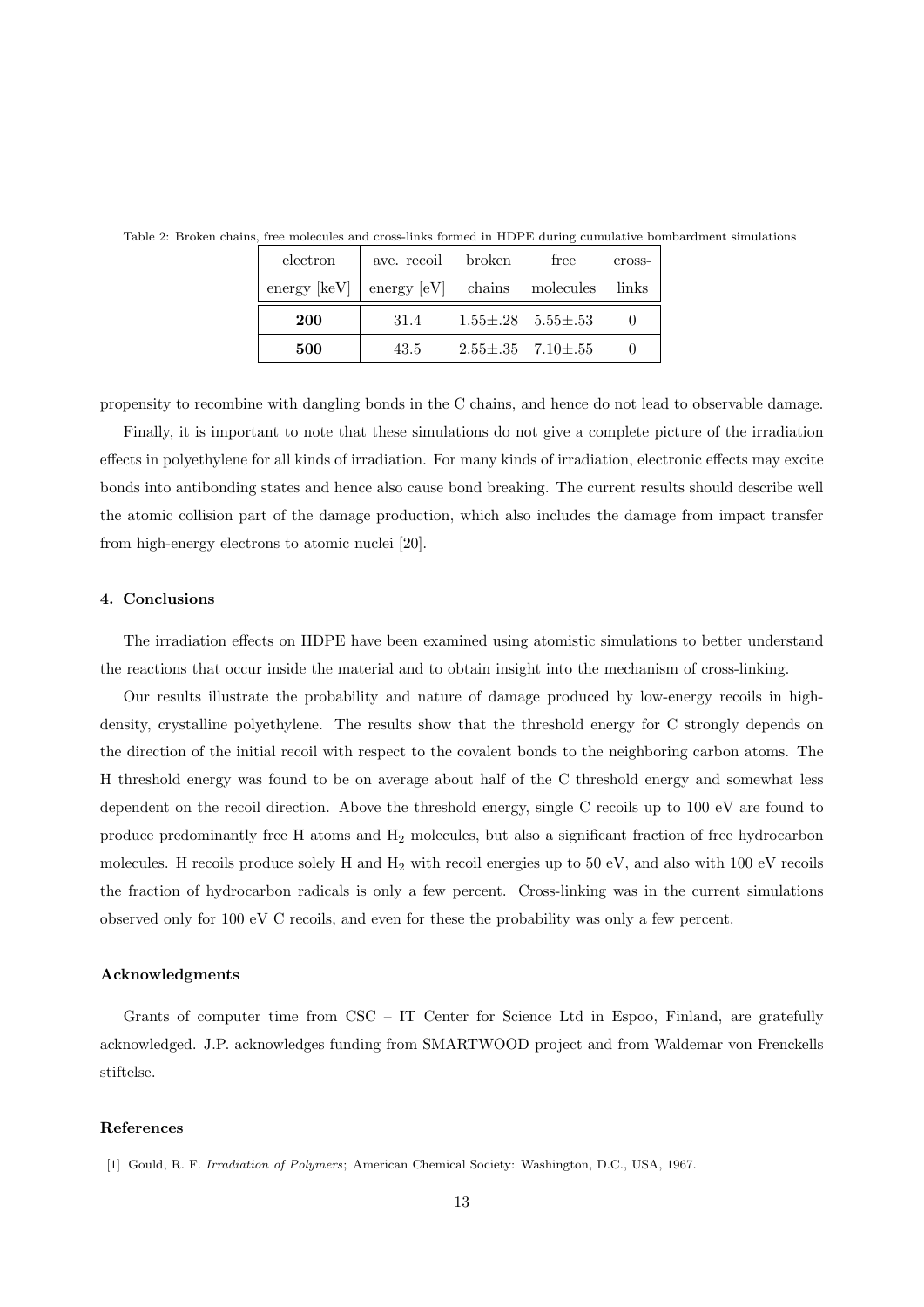

Figure 8: Average distribution of free radicals and other molecules in PE after 20 consecutive recoils with energies corresponding to 200 keV electrons (green bars) and 500 keV electrons (violet bars).

- [2] Przybytniak, G.; Nowicki, A. NUKLEONIKA 2008, 53(Suppl. 2), s67–s72.
- [3] Cleland, M. R.; Parks, L. A.; Cheng, S. Nucl. Instr. Meth. Phys. Res. B 2003, 208, 66–73.
- [4] Gehring, J.; Zyball, A. Radiat. Phys. Chem. 1995, 46, 931–936.
- [5] Patel, G. N.; Keller, A. J Polym Sci: Polym Phys 1975, 13, 303-321.
- [6] Driscoll, M. Radiation Physics and Chemistry 2009, 78, 539–542.
- [7] Kovalev, G. V.; Bugaenko, L. T. High Energy Chemistry 2003, 37, 209–215.
- [8] Charlesby, A. Atomic radiation and polymers; Pergamon Press Inc., 1960.
- [9] Chapiro, A. Radiation Research Supplement 1964, 4, 179–191.
- [10] Singh, A. Radiation Physics and Chemistry 1999, 56, 7556–7570.
- [11] Thomas, J. K. Nucl. Instr. and Meth. B 2007, 265, 1-7.
- [12] Perez, C. J. Radiation Physics and Chemistry 2010, 79, 710–717.
- [13] Beardmore, K. Nuclear Instruments and Methods in Physics Research B 1995, 102, 223–227.
- [14] Polvi, J.; Luukkonen, P.; Järvi, T. T.; Kemper, T. W.; Sinnott, S. B.; Nordlund, K. J. Phys. Chem. B 2012, 116, 13932–13938.
- [15] Allen, M. P.; Tildesley, D. J. Computer Simulation of Liquids; Oxford University Press: Oxford, England, 1989.